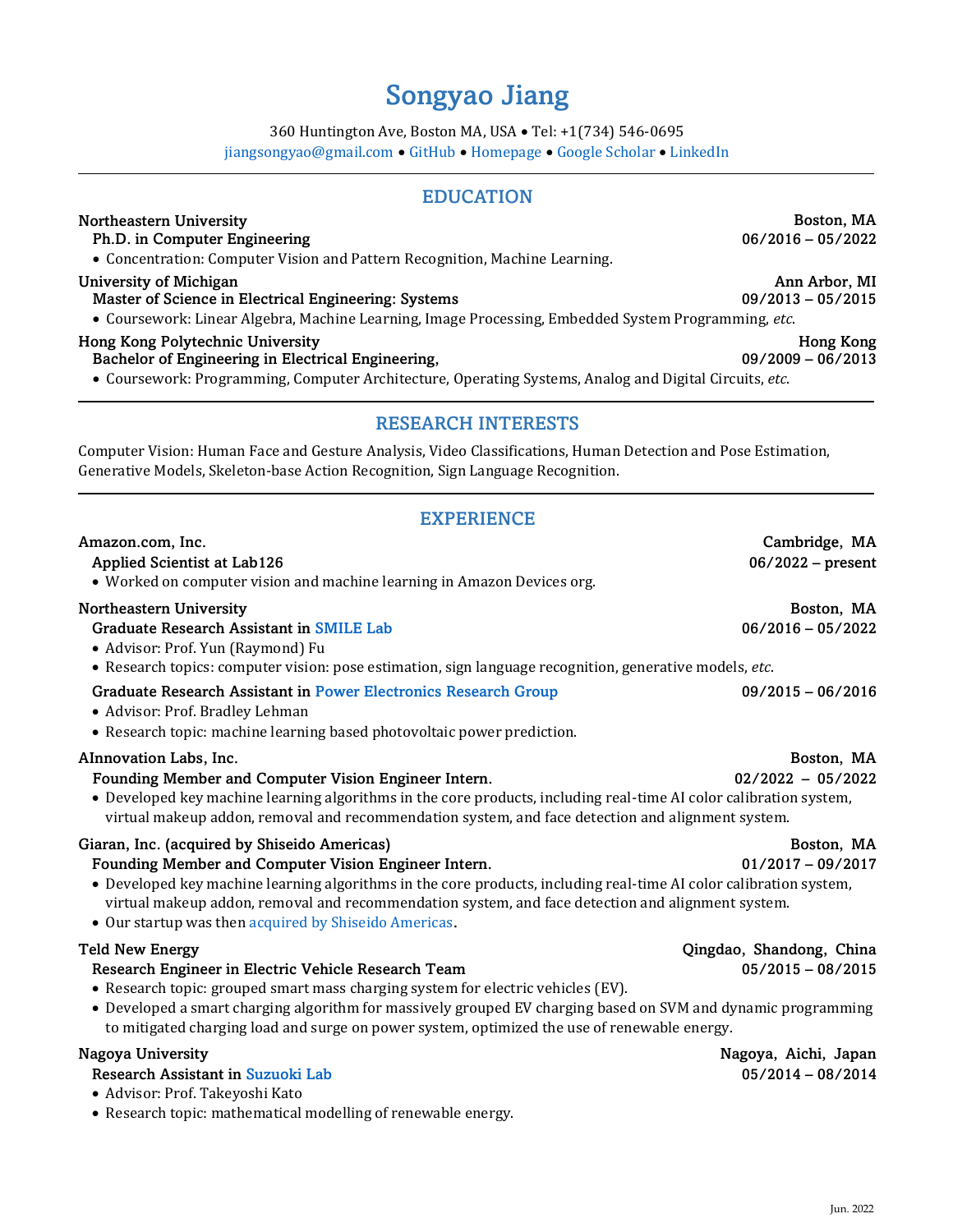# CHALLENGES

### CVPR 2021 Challenge on Agriculture-Vision Pattern Recognition 04/2021 – 06/2021

- Team leader and first contributor. Ranked the 4th place in supervised track. [GitHub][Leaderboard]
- Developed a multi-modal and self-constructing GCN for multi-label agricultural pattern recognition given RGB and infra-red aerial agriculture images.

# CVPR 2021 Challenge on Signer-Independent Isolated Sign Language Recognition 12/2020 – 04/2021

- Team leader and first contributor. **1st place winner** in both RGB and RGB+D tracks. [GitHub][Leaderboard]
- Proposed a novel spatio-temporal GCN with attention mechanism to learn dynamics in whole-body skeleton graph as well as fusing with RGB, optical flow and depth HHA video modalities via a unified skeleton-aware multi-modal framework to recognize sign language glosses from input RGB+D videos.

# PUBLICATIONS

- B. Sun, Y. Zhang, **S. Jiang**, and Y. Fu, "Hybrid Pixel-Unshuffled Network for Lightweight Image Super-Resolution," *Under Review*, 2021. [Preprint]
- **S. Jiang**, B. Sun, L. Wang, Y. Bai, K. Li, and Y. Fu, "Sign Language Recognition via Skeleton-aware Multi-modal Ensemble," *Under Review*, 2021. [Preprint][GitHub]
- **S. Jiang**, B. Sun, L. Wang, Y. Bai, K. Li, and Y. Fu, "Skeleton Aware Multi-modal Sign Language Recognition," in *IEEE/CVF Conference on Computer Vision and Pattern Recognition (CVPR) Workshops*, 2021. [Paper][GitHub]
- **S. Jiang**, Z. Tao, and Y. Fu, "Geometrically Editable Face Image Translation with Adversarial Networks," *IEEE Transactions on Image Processing (TIP)*, vol. 30, pp. *2771-2783*, 2021. [Paper]
- **S. Jiang**, H. Liu, Y. Wu, and Y. Fu, "Spatially Constrained GAN for Face and Fashion Synthesis," in *16th IEEE International Conference on Automatic Face & Gesture Recognition (FG)*, 2021. [Paper][GitHub][Award][Web]
- Y. Yin, J. P. Robinson, **S. Jiang**, and Y. Fu, "SuperFront: From Low-resolution to High-resolution Frontal Face Synthesis," in *Proceedings of ACM Multimedia (ACMMM)*, 2021. [Paper][GitHub]
- Y. Yin, **S. Jiang**, J. P. Robinson, and Y. Fu, "Dual-attention GAN for Large-pose Face Frontalization," in *15th IEEE International Conference on Automatic Face & Gesture Recognition (FG), 2020.* [Paper][GitHub]
- S. Sarkar, W. Kang, **S. Jiang**, K. Li, S. Ray, E. Luther, A. R. Ivanov, Y. Fu, and T. Konry, "Machine Learning-aided Quantification of Antibody-based Cancer Immunotherapy by Natural Killer Cells in Microfluidic Droplets," Lab on a Chip, 20(13), pp. *2317-2327*, 2020. [Paper]
- Z. Hong, T. Sun, **S. Jiang**, K. Li, Y. Fu, H. Xu, J. Zhang, Y. Liu, Q. Ye, and H. Cang, "Harnessing Deep Learning to Overcome Photo-toxicity for Live-cell Imaging," *Under Review*, 2020.
- **S. Jiang**, Z. Tao, and Y. Fu, "Segmentation Guided Image-to-Image Translation with Adversarial Networks," in *14th IEEE International Conference on Automatic Face & Gesture Recognition (FG)*, 2019. [Paper][GitHub]
- T. Alashkar, **S. Jiang**, and Y. Fu, "Rule-Based Facial Makeup Recommendation System," in *12th IEEE International Conference on Automatic Face & Gesture Recognition (FG)*, 2017*.* [Paper]
- T. Alashkar, **S. Jiang**, S. Wang, and Y. Fu, "Examples-Rules Guided Deep Neural Network for Makeup Recommendation," in *Proceedings of AAAI Conference on Artificial Intelligence (AAAI)*, 2017. [Paper]
- **S. Jiang** and T. Kato, "Dynamic Modelling of Combined Cycle Power Plant for Load Frequency Control with Large Penetration of Renewable Energy," in *7th JUACEP Workshop*. 2014.

# OTHER PROJECTS

# Light-weight and Video-based Multi-person 2D Pose Estimation with Tracking 02/2020 – 12/2020

- Developed a novel model that utilizes temporal information of human body movement between adjacent video frames via a temporal-aware deep neural network. Refined the pose estimation results in real-time scenarios and handled difficult occlusion cases.
- Compressed parameter size and reduced computational cost by replacing normal CNNs with our proposed novel low-rank pointwise residual modules.
- Improved performance by introducing a multi-scale heatmap fusion and supervision module.
- Collected and labeled yoga data to improve the performance of extreme poses during exercises. [Example]
- Deployed on mobile devices using CoreML (iOS) and TensorFlow Lite (Android). [Demo]
- Won GapFund360 Award and filed two patent applications (Status: Published). [Patent1][Patent2]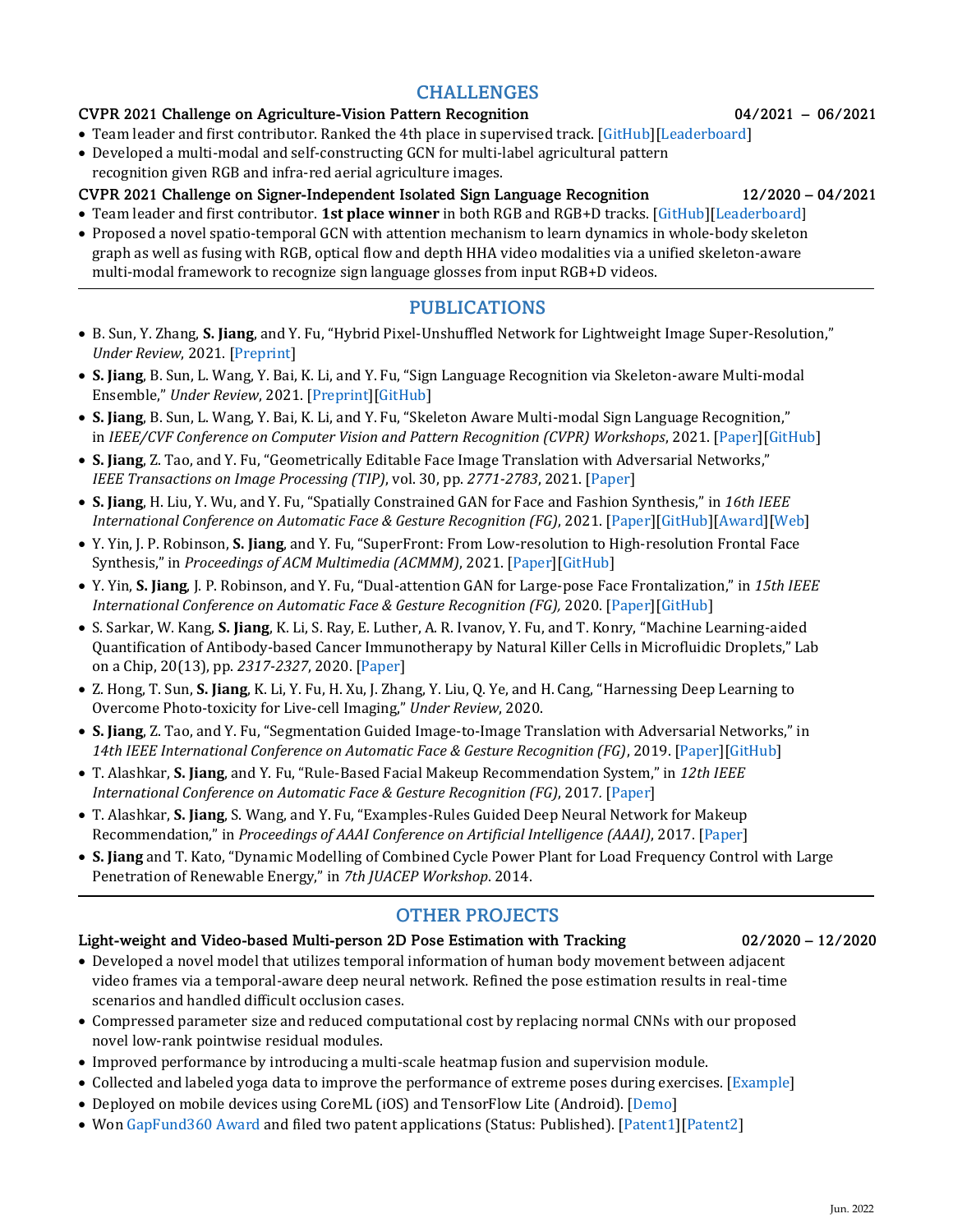#### Face Recognition and Verification in Low-light Condition Using Transfer Learning 05/2019 – 11/2019

- In low-light condition, we utilized mid-range and long-range infra-red (IR) wavelengths to obtain the portrait images of the target persons for face recognition and verification.
- Developed a semi-supervised metric learning method and an unsupervised adversarial method to transfer the knowledge from visible spectrum to IR spectrum.
- Achieved much higher recognition rates (domain adaptation setting) and verification rate (transfer learning).

### Single-Image Robust Automatic White Balance Under Mixed Light 09/2016 – 01/2017

- Developed a mixed-light automatic white balance algorithm using iterative neutral color pixels voting scheme and chromatic analysis as additional constraints and solve least square using matting Laplacian matrix.
- Estimated faithful skin color under mixed light with guidance from facial landmarks for neutral color voting.
- Deployed using OpenCV/native C++ and also on Universal Windows Platform (UWP) apps using C#. [Report]

### Facial Attributes Classification, Makeup Recommendation and Addon Systems 02/2016 – 08/2016

- Collected a facial attribute and makeup dataset (e.g., skin color, face, and eye shapes). Developed a facial attribute classification system using pretrained deep features and multi-class SVM.
- The predicted classes of facial attributes were then used to recommend makeup styles for users using a learned knowledge-based system learned from YouTube makeup videos. A makeup add-on system is developed to virtually visualize the recommended makeup.
- Awarded NSF I-Corps Grant. Used in our startup company "Giaran, Inc." [Patent]

### Machine-Learning Based Snow Effect and Photovoltaic Power Output Prediction 12/2015 – 03/2016

• Predicted the snow effects on photovoltaic (PV) power output during winter when PV panels experienced snowfalls. A fully-connected neural regression and clustering model was trained on historical weather and power data of solar farms to predict the snow effect on the PV power output.

## PATENTS

- Y. Fu, **S. Jiang**, "Segmentation Guided Image Generation with Adversarial Networks," Granted. *US Patent 10,825,219.* [Patent]
- Y. Fu, **S. Jiang**, B. Sun, "Light-Weight Pose Estimation Network with Multi-Scale Heatmap Fusion," Published. *US Patent App. No.: 62/976,099. WIPO Patent App. No.: WO/2021/163103.* [Patent]
- Y. Fu, **S. Jiang**, "Video 2D Multi-person Pose Estimation using Multi-frame Refinement and Optimization," Published. *WIPO Patent App. No.: WO 2020/232069*. [Patent]
- Y. Fu, S. Wang, S. Lee, **S. Jiang**, B. Sun, H. Mao, K. H. E. Cheung*,* "Systems and Methods for Virtual Facial Makeup Removal and Simulation, Fast Facial Detection and Landmark Tracking, Reduction in Input Video Lag and … ," Published. *US Patent App. No: 16/584,310.* [Patent]

# ACADEMIC SERVICE

#### Conference PC Member and Reviewer

- International Conference on Computer Vision (ICCV)
- International Joint Conferences on Artificial Intelligence (IJCAI)
- IEEE International Conference on Automatic Face & Gesture Recognition (FG)
- IEEE International Conference on Data Mining (ICDM)
- IEEE International Conference on Multimedia Information Processing and Retrieval (MIPR)

#### Journal Reviewer

- IEEE Transactions on Image Processing (TIP)
- IEEE Transactions on Neural Networks and Learning Systems (TNNLS)
- Journal of Visual Communication and Image Representation (JVCI)
- The Vision Computer (TVCJ)
- IET Image Processing
- Journal of Electronic Imaging (JEI)

#### Workshop Reviewer

• IEEE International Workshop on Analysis and Modeling of Faces and Gestures Workshops (AMFG)